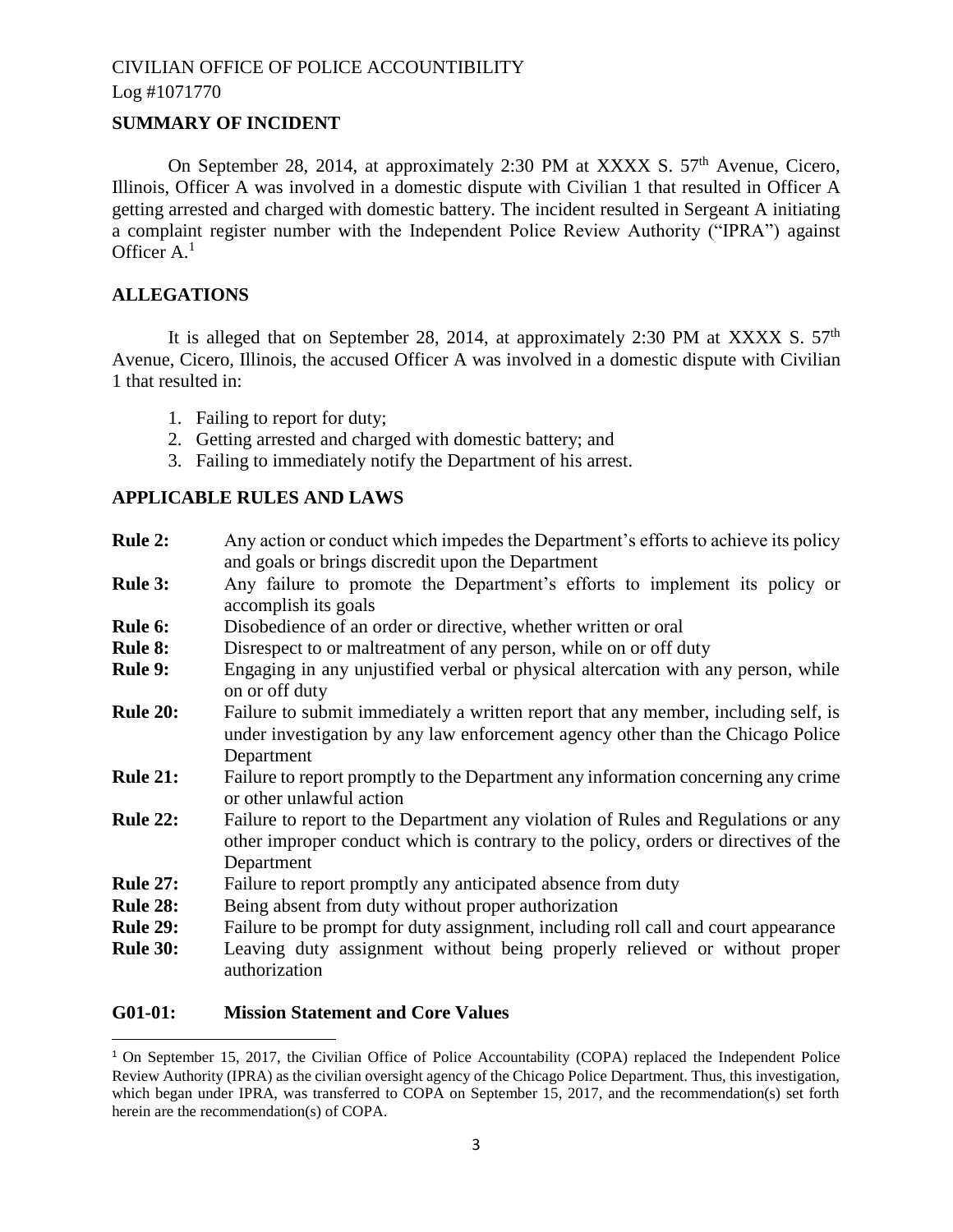Log #1071770

#### **S08-01-02: Special Situations Involving Allegations of Misconduct**

#### **INVESTIGATION**

**Officer A's audio statement** to COPA was conducted on November 20, 2017. Officer A stated that on September 28, 2014 at approximately 2:30 PM, Civilian 1 called and sent messages to inform Officer A that Civilian 1 was picking up their son. Officer A stated that Civilian 1 arrived at XXXX S. 57<sup>th</sup> Avenue, Cicero, Illinois and demanded to bring their son outside. Officer A said he took their son outside and put him inside the vehicle while Civilian 1 told Officer A to hurry up. Officer A stated that he then went to get the son's blanket from inside the house. Officer A stated that Civilian 1 locked the doors by the time he returned to the vehicle. Officer A stated that Civilian 1 aggressively exited the vehicle stating, "give me the blanket." Officer A stated he wanted to give their son the blanket himself. Civilian 1 entered her vehicle and while she proceeded to drive away, the vehicle "went past [Officer A's] foot." Officer A said he then hit the vehicle's window with the back of his hand. Officer A stated that Civilian 1 exited her vehicle and approached Officer A's vehicle with an object in her hand. Officer A said he believed Civilian 1 was going to scratch his vehicle, so Officer A stood in between Civilian 1 and his vehicle to block it. Officer A indicated that Civilian 1 scratched Officer A multiple times. Officer A stated he "dipped his head to protect [his] face." Officer A told COPA he had scratches on his face and back of his head. Officer A stated he kept his arms out trying to protect his vehicle and himself. As Civilian 1 swung at Officer A, he stated he moved out of the way and that is when Civilian 1 slipped and fell to the ground. Officer A stated he heard Civilian 1 say she was going to call the police. Officer A said that his friend, Civilian 2, who was inside the house, witnessed Officer A and Civilian 1's interaction.

Officer A stated that a Cicero officer called and told him to come into the station. Officer A stated he went to the Cicero station with Civilian 2. Officer A said he told Cicero that Civilian 1 attacked him, he had marks on his face, and had a witness for corroboration. An officer from Cicero arrested Officer A and charged him with domestic battery. Officer A stated he was arrested on September 28, 2014, kept in custody for two days, and released on September 30, 2014. Officer A said his domestic battery charge was dismissed.

Officer A stated he went to MacNeal Hospital from Cicero lockup on the night of September 28, 2014. He stated he was scheduled to begin work at 10:30 PM that night. He called the Watch Commander/Lieutenant on-duty, Lieutenant A, to inform her that he "won't be into work today." He specified that he told Lieutenant A that he got into an argument with his son's mother and that he is "physically and emotionally not well." Officer A stated that Lieutenant A "excused" him from work for September 29, 2014. Officer A stated he did not report for duty on September 30, 2014. He further stated that he did not report to roll call, did not notify anyone of his absence, and that it was not his day-off group. Officer A indicated that Cicero did not allow him a phone call while in lock-up, but did allow a phone call while at the hospital.

Officer A stated he was released on September 30, 2014 around late morning/early afternoon. Once released, Officer A stated he called Lieutenant B, who was the 10<sup>th</sup> District Watch Commander. Officer A indicated that Lieutenant B has since retired. When asked about the conversation with Lieutenant B, Officer A stated, "before [Officer A] can get anything out,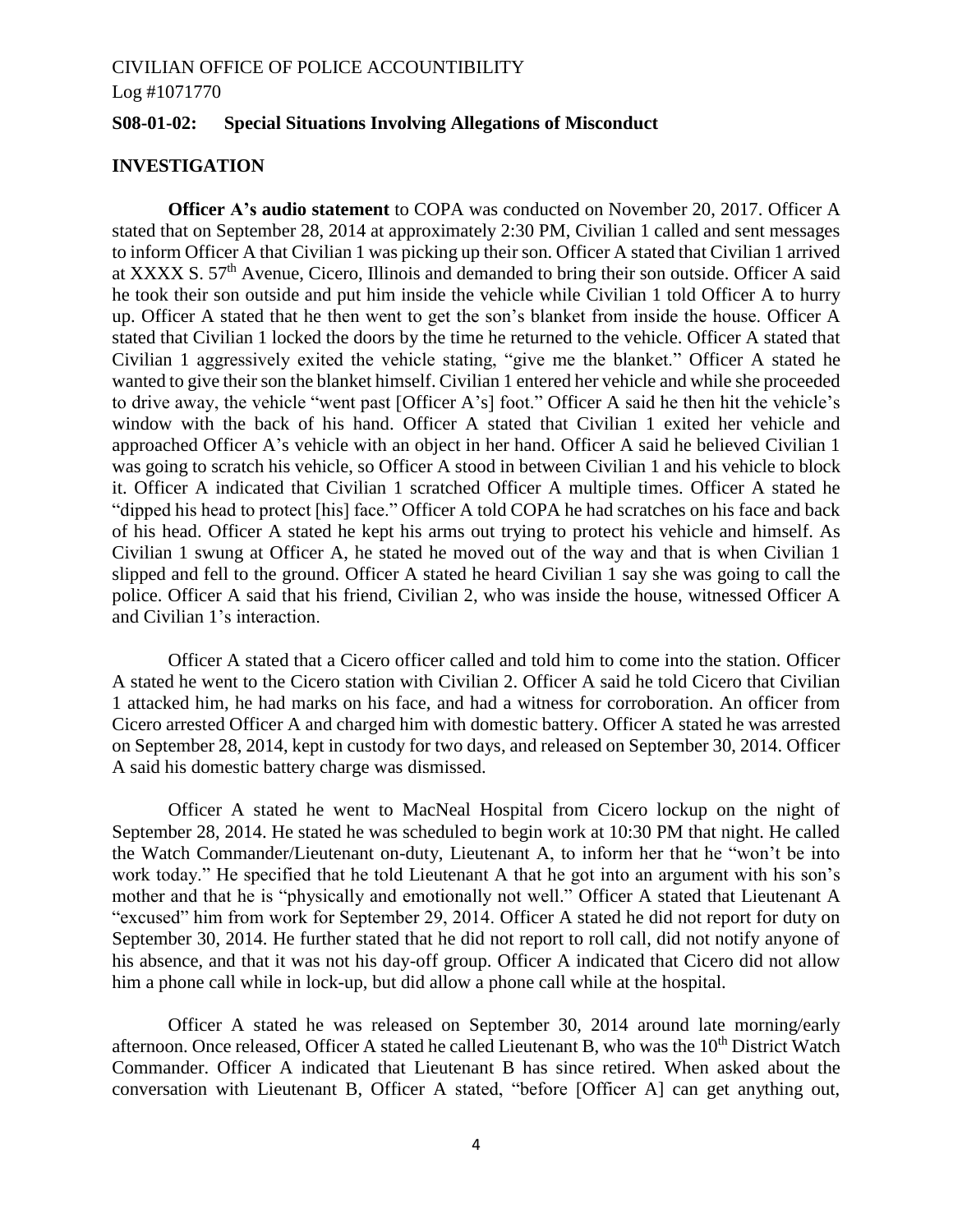[Lieutenant B] said we already know what happened." Officer A stated, "he never found out how they were notified." Officer A stated that he did not notify the Department in writing of his arrest or domestic battery charge. Officer A stated he was ordered to go to the Internal Affairs Department ("IAD")<sup>2</sup> by Lieutenant C to turn in his star, identification, and shield. (Att. 45)

The **Initiation Report,** authored by Sergeant A of the 10<sup>th</sup> District on September 30, 2014, lists Officer A as the accused member with the following allegations: failure to report for duty; arrested and charged with domestic battery; and failure to immediately notify the Department. The report discusses that on September 30, 2014, Officer A was scheduled for assignment on Beat XXXX, 1<sup>st</sup> Watch. When Officer A failed to appear in roll call, Lieutenant A attempted to contact Officer A via telephone but she was unable to reach him. Lieutenant A also contacted Officer A's brother, Civilian 3, who is listed as the emergency contact, but he did not answer. Lieutenant D conducted a well-being check at Officer A's residence, but Lieutenant D was unsuccessful in locating Officer A at the location. Officer A never arrived nor contacted anyone at the 10<sup>th</sup> District during his tour. At 8:30 AM, Lieutenant B contacted Civilian 3, who related that Officer A was arrested in Cicero, IL. Lieutenant B confirmed this information with Cicero who also related that Officer A was charged with domestic battery on September 28, 2014 at 2:54 PM. (Att. 21)

Officer A's **Attendance and Assignment Sheet** ("A&A Sheet") shows that he was not present for work on September 30, 2014 being categorized as "79 absent without permission w/o pay" meaning "Member does not show up for a scheduled tour without any authorization. Member will not be paid." It also states that Officer A was released sick on September 29, 2014 at 1:00 AM categorized as "81 CU – Date Off Comp Time" meaning "Authorized day off by use of compensatory time that has been previously earned." (Att. 26)

IPRA contacted witness **Civilian 2** via telephone and mail numerous times; however, the attempts were met with negative results. (Atts. 33, 38, 46)

IPRA contacted **Civilian 1** via telephone and mail numerous times. She stated she does not wish to give a statement to IPRA. (Atts. 34, 36, 37, 38, 46)

The **Bureau of Internal Affairs' ("BIA") Synoptic Report** dated September 30, 2014 indicates that Officer A was relieved of his police powers pending investigation of log number 1071770. (Att. 4)

Officer A was given his **Notification of Duty Restrictions** on September 30, 2017. (Att. 6)

The **Cicero Police Department ("Cicero") Booking Sheet** indicates Officer A was arrested on September 28, 2014 at 5:00 PM for domestic battery. (Att. 11)

The **Cicero General Report Form** states that a domestic battery offense occurred on September 28, 2014 at 2:30 PM on the public way and it was reported on the same date at 2:54 PM. The report lists Civilian 1 and Civilian 2 as persons involved along with Officer A. It indicates

l

<sup>&</sup>lt;sup>2</sup> Between 2011 and 2012, the Chicago Police Department renamed the Internal Affairs Department ("IAD") into the Bureau of Internal Affairs ("BIA") to fit consistently within "Bureaus."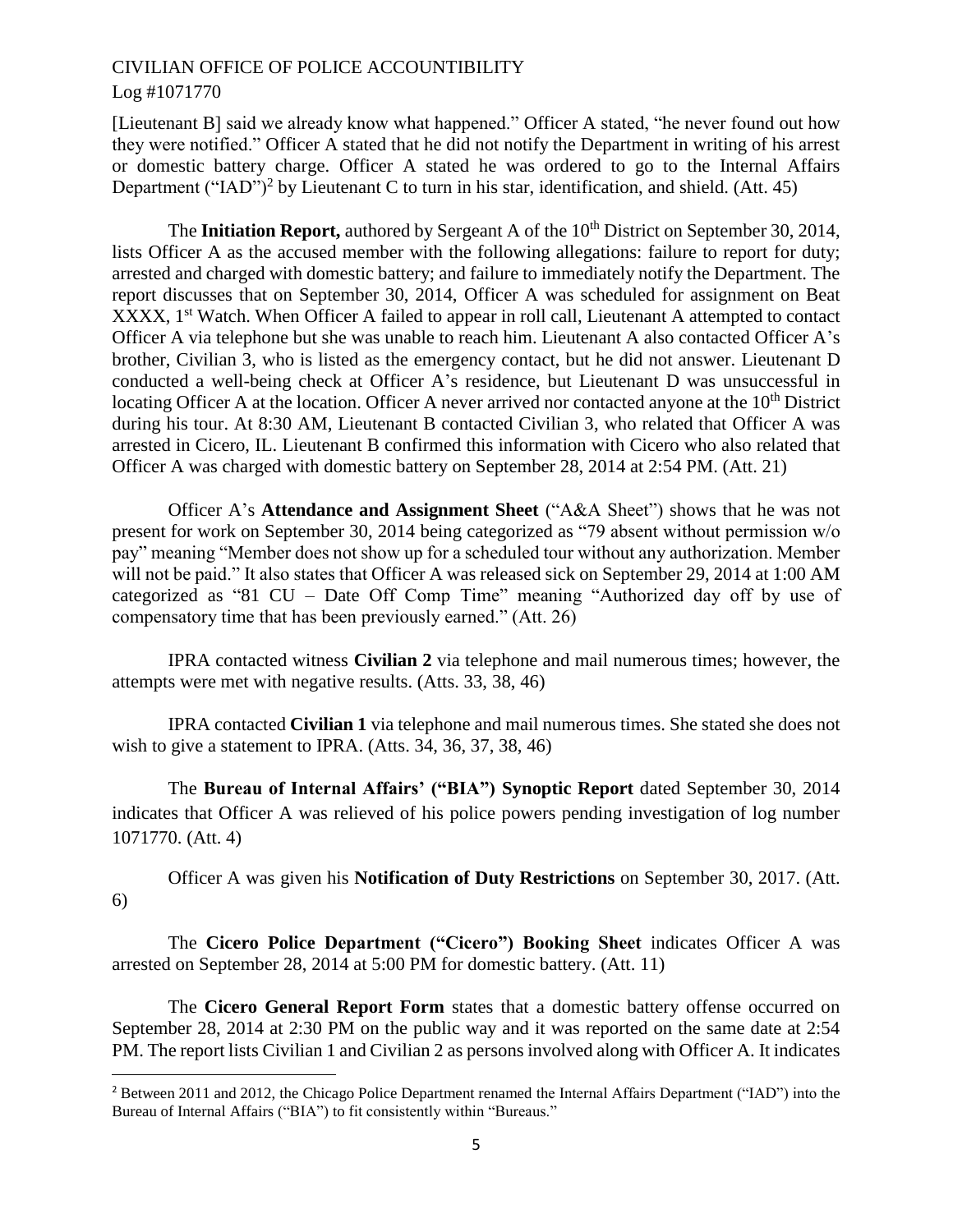Civilian 1 had a bump on her forehead, Officer A had scratches on his head and face, and Civilian 2 was a witness. The report indicates that Officer A was arrested at 5:00 PM. The narrative section and **Supplement Form** summarizes the incident. Civilian 1 related to a Cicero officer that on September 28, 2014, Civilian 1 advised Officer A through email that Civilian 1 would pick up their son by just pulling up to the front of the home. Eventually Officer A came outside with their son and strapped him in the car. Officer A went back inside to get their son's blanket, and Civilian 1 closed and locked the vehicle doors. Officer A refused to give the blanket to Civilian 1 and told Officer A to keep it. Civilian 1 started to drive away at which time Officer A punched Civilian 1's window. Civilian 1 exited her vehicle and advised Officer A that Civilian 1 would call the police. Officer A then charged towards Civilian 1, grabbed her by the hair, and "head butted" her. Civilian 1 screamed and scratched Officer A in the back of the head. Officer A then pushed her down to the ground. The report states that the officer observed a small light discolored bump on Civilian 1's forehead.

The report states that Officer A came to the police department after speaking with an officer because he wanted to "give his side of the story since he is the victim." Officer A told the officer that Civilian 1 would not allow the time change to pick up their son. Officer A stated as he was hugging their son, Civilian 1 hit the gas and advised him to hurry up. Officer A went inside to get their son's blanket and when he came back outside and attempted to open the door, Civilian 1 already locked it. Civilian 1 began to pull away as Officer A was standing next to the vehicle. As Civilian 1 was pulling away, Officer A hit the vehicle with the back of his hand. Civilian 1 stopped the car and exited her vehicle screaming. Civilian 1 then went towards Officer A's vehicle that was parked on the street. Officer A got in between his vehicle and Civilian 1. Civilian 1 began swinging her arms to which Officer A lifted his arms up by his face. Civilian 1 scratched the left side of Officer A's face.

The Cicero officer met with witness Civilian 2 who related he could see the interaction between Officer A and Civilian 1 from inside the house. Civilian 2 stated Civilian 1 began to drive off, which made Civilian 2 scared because he thought Officer A could have gotten hit. Civilian 2 witnessed Officer A slap the vehicle, and then witnessed Civilian 1 slam on her breaks and stop the vehicle. Civilian 2 observed Civilian 1 yelling and cursing and walk towards Officer A's vehicle. Civilian 2 also noticed a large set of keys in Civilian 1's fist. Civilian 2 told the officer that Officer A got in between Civilian 1 and his vehicle. Civilian 2 stated that it looked as if Civilian 1 hit Officer A because Civilian 1's hand went over Officer A's head and then Officer A "winced in pain." The report stated that, based on the evidence, Officer A was arrested for domestic battery. (Att. 14)

The **Cicero General Report Form – Medical Transport** states that Officer A needed medical attention for shortness of breath and chest pains at 7:03 PM. Cicero Fire Department paramedics took Officer A to MacNeal Hospital. The report indicates that while waiting for treatment, Officer A requested a telephone call to his employer. The telephone call was arranged at 9:00 PM. Officer A was transported back to Cicero lock-up. (Att. 15)

IPRA requested **Evidence Technician Photographs**, Case #14-13437, from Cicero. The photographs depict scratches on the left side of Officer A's face and scratches on the back of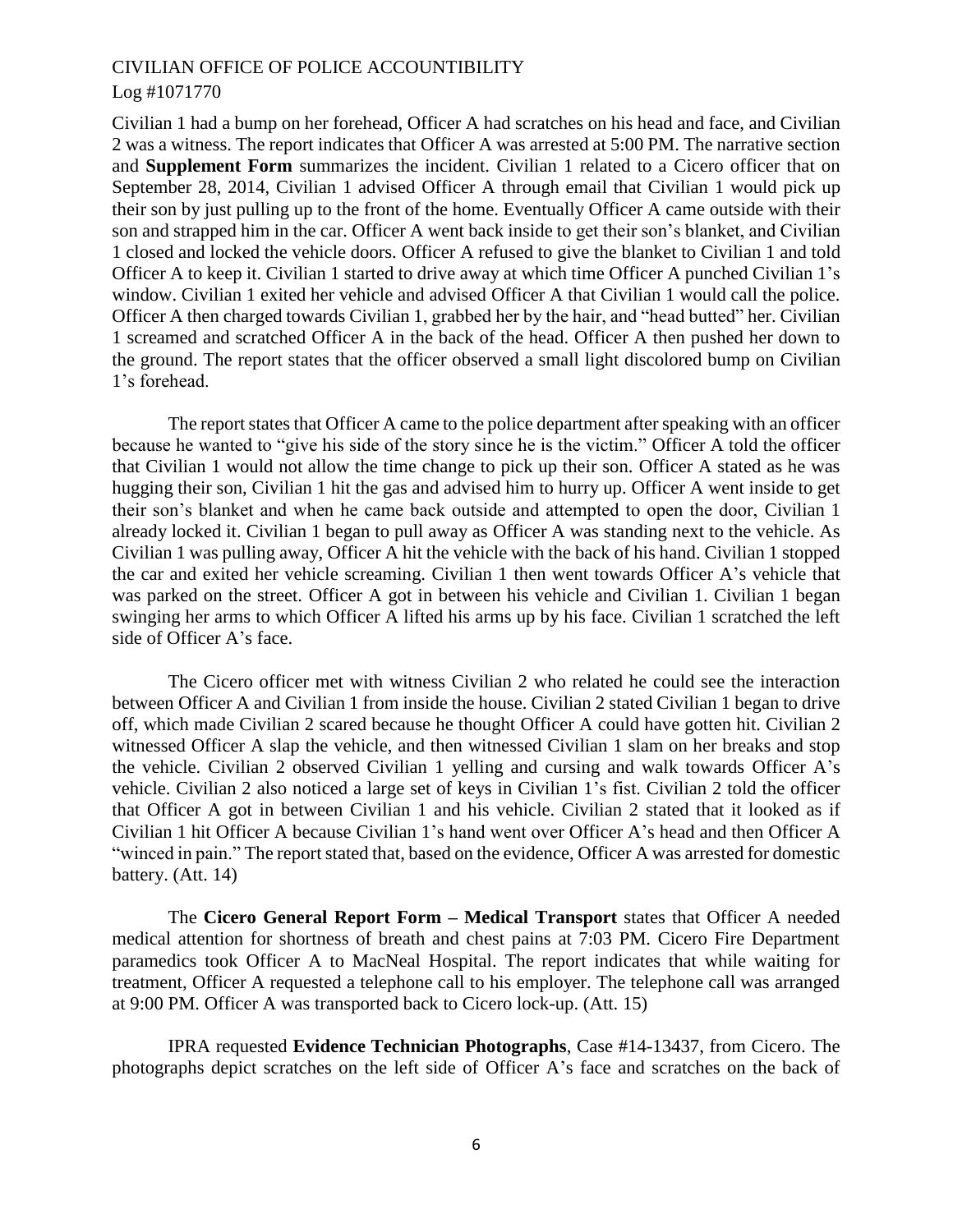Officer A's head. The photographs seem to depict a discolored bump on Civilian 1's forehead. (Att. 18)

Officer B on behalf of Civilian 1 filed a **criminal complaint** against Officer A for committing the offense of domestic battery in that Officer A "without legal justification, knowingly and intentionally caused bodily harm to Civilian 1 being the ex- girlfriend with a child in common, in that he grabbed her by the hair and head butted her in the forehead, then pushing her to the ground." (Att. 19)

Officer A's **criminal court case docket**, Case # XX DV XXXXX, indicates that he was charged with domestic battery and was in custody. The docket indicates that on September 30, 2014, the case was dismissed and the court ordered Officer A "to be released on this case only." (Att. 8 and 10)

#### **ANALYSIS/CONCLUSION**

COPA recommends a finding of Sustained for **Allegation #1** against Officer A, that he failed to report for duty on September 30, 2014. The initiation report states that Officer A was scheduled for assignment on September 30, 2014, 1<sup>st</sup> Watch. Officer A failed to appear in roll call. He never arrived nor contacted anyone at the 10<sup>th</sup> District during his scheduled tour. More importantly, the A&A Sheet confirms that Officer A was not present for scheduled duty on September 30, 2014. It states that he did not have authorization or approval to be absent. In Officer A's statement, he admitted that he did not report to duty on September 30, 2014. He further stated that he did not report in roll call, did not notify anyone of his absence, and it was not his day-off group.

Officer A indicated that Cicero did not allow him a phone call while in lock-up, however, Cicero did allow him a phone call while at the hospital. At this time, Officer A did not inform Lieutenant A that he was in custody with Cicero. Instead, he specified that he got into an argument with Civilian 1 and that he was "physically and emotionally not well" to report to duty on September 29, 2014. If Officer A informed Lieutenant A that he got arrested and was in custody, the Department would have known there was a possibility that he would be unable to report to duty on September 30, 2014. Therefore, COPA recommends a finding of Sustained for Allegation #1 against Officer A.

COPA recommends a finding of Not Sustained for **Allegation #2** against Officer A, that he was arrested and charged with domestic battery. Although Officer A was arrested and charged with domestic battery, the court entered an order of nolle prosequi, which indicates that the Cook County State's Attorney's Office is not prosecuting the case. A review of the facts as set forth in the Cicero Police Department's arrest report do not fully illuminate the probable cause for Officer A's arrest. While it is factual that he was arrested, the validity of said arrest is uncertain and there is insufficient evidence to prove or disprove that his arrest was proper. Since there was no criminal prosecution, COPA cannot give credence to the veracity of the arrest. Thus, COPA recommends a finding of Not Sustained for Allegation #2 against Officer A.